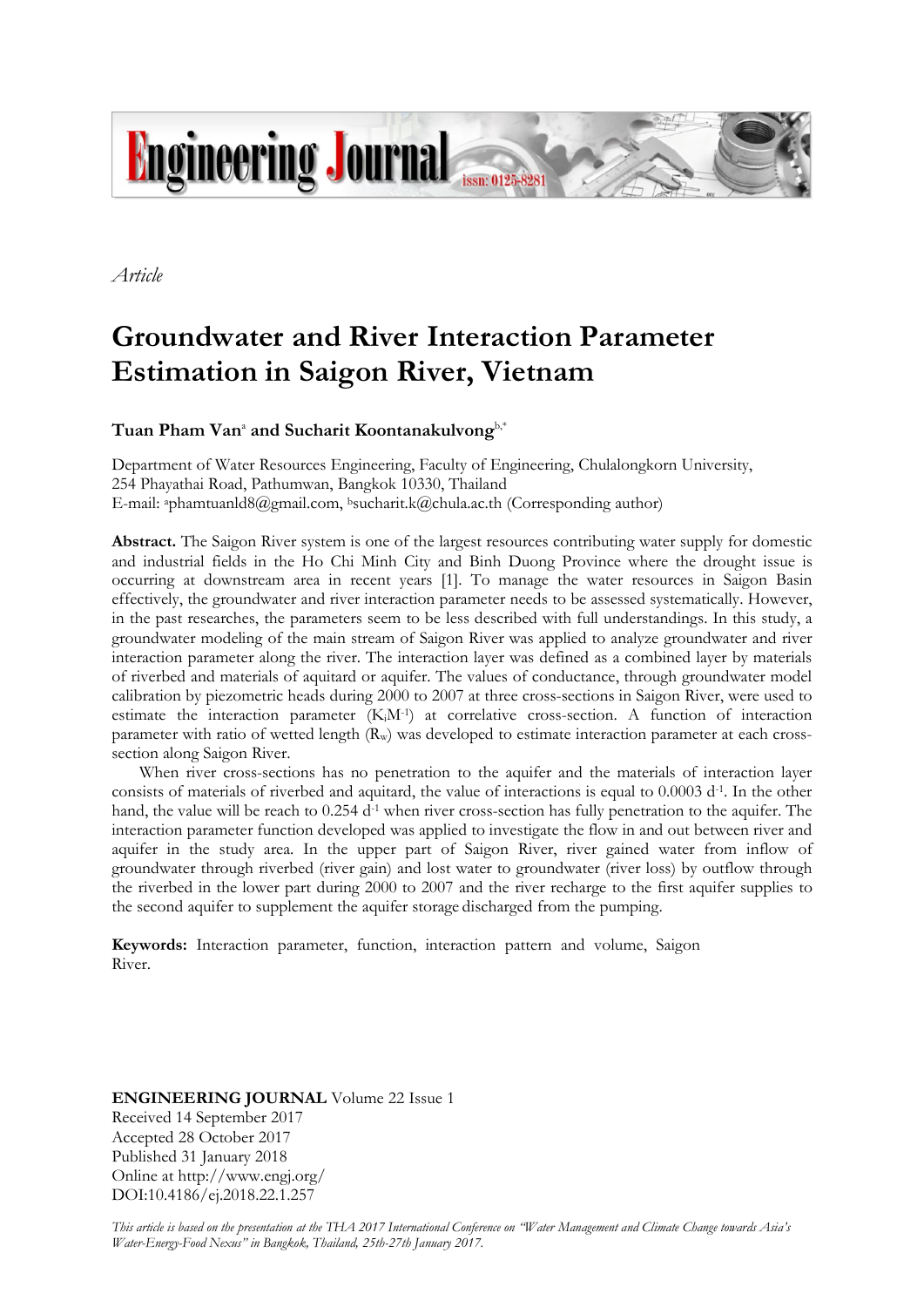## **1. Introduction**

In the hydrologic cycle, the groundwater and river interaction is one of important parts and the interactions take many forms [2]. The process of groundwater and surface water interaction is generally complex and rates of exchange are highly variable, being dependent upon a range of parameters including geology, geomorphology and climate [3].

Groundwater pumping is response to quantify hydraulic properties of riverbed and aquifer material and to estimate quantity of river water entering the aquifer on the Susquehanna River in Broome County, New York [4]. On a similar note, Fox (2011) [5] demonstrated that pumping wells located adjacent to streams can reduce streamflow, a result that is known as alluvial well depletion. The streambed conductance is a parameter that effects to the head difference between the stream and aquifer to flow across the stream channel and it impacted on accuracy of the models [6].

The Saigon River system is the second largest river supplying domestic water to Ho Chi Minh City (HCMC) after the Dong Nai River, which has been in high pressure on water quantity and quality [7] due to the effect of water use and wastewater from industrial, domestic and agricultural activities. From the 2000s, the stable isotope contents of groundwater samples collected from **Pleistocene aquifer (qp2-3)** showed that there was a skewed frequency distribution with the maximum frequency occurred for the  $\delta D$  and  $\delta^{18}O$ indices estimated for recharge by infiltration of precipitation and river and there was not the direct interaction between Saigon River and the deeper aquifer as **Pliocene aquifer (n22)** [8]. Boehmer (2000) [9] recognized that conductance of rivers and canals is a very important parameter for calculating the seepage of water from/to underlying aquifer. He used hydraulic conductivity from pumping tests of whole Nambo plain to estimate conductance value at all hydraulic stations of river system in Nambo plain, consist of Saigon River.

Chan (2008) [10] and Khai (2015) [11] applied MODFLOW model to estimate groundwater recharge and reserves in the Ho Chi Minh area, respectively. Both of them collected conductance value from Boehmer (2000) [9] to set up river boundaries conditions. The result of MODFLOW model showed that river recharge occupied 20% to 40% of total groundwater budget in Ho Chi Minh area in period from 1995 to 2015 and the river recharge depended mainly on groundwater abstraction [11].

This paper focuses on analyzing groundwater and river interaction parameter along Saigon River by using groundwater model (MODFLOW). This study was conducted for better understanding the volume and pattern of river recharge (gain and loss) in Saigon River.

# **2. Materials and Method**

## **Study Area**

Saigon River is located in the South of Viet Nam (see in Fig. 1), and is the second biggest river in Viet Nam, which contributes from the Dau Tieng Dam. The study area covers the Lower Saigon River with the area of about 567.3 km2, about 20 % of the Saigon River Basin. . During 2000-2007, the annual rainfall varies from 1,400 – 2,400 mm/year with more than 90% of the annual rain falling during the rainy season from May to November, and less than 10% of the annual rain falling during the dry season from December – April. Open pan evaporation ranges from 800 to 1,300 mm/year with the lowest evaporation in October and the highest in March. The humidity is generally high varying from 75% during the dry season to more than 90% in the wet season. The temperature varies between 24-25.5oC in the coolest month (January) and 28-30oC in the hottest month (May). According to Vuong (2010) [12], there are seven aquifers in the Saigon River basin, namely Holocene (qh), Upper Pleistocene (qp<sub>3</sub>), Upper- middle Pleistocene (qp<sub>2-3</sub>), Lower Pleistocene (qp<sub>1</sub>), Middle Pliocene (n<sub>22</sub>), Lower Pliocene (n<sub>21</sub>) and Upper Miocene (n<sub>13</sub>). Generally, lithology of each aquifer consists of fine to coarse sand, gravel, and pebble.

## **Methodology**

In order to estimate the river conductance values and assess the interaction between the qp aquifer and river, the steps were applied in this study as follow: (1) develop groundwater modelling, (2) estimate interaction parameter and develop function of interaction parameter, (3) interaction pattern and volume of qp2-3 aquifer (See in Fig. 2). The hydrogeological conceptual model covered an area of 567.3 km<sup>2</sup> along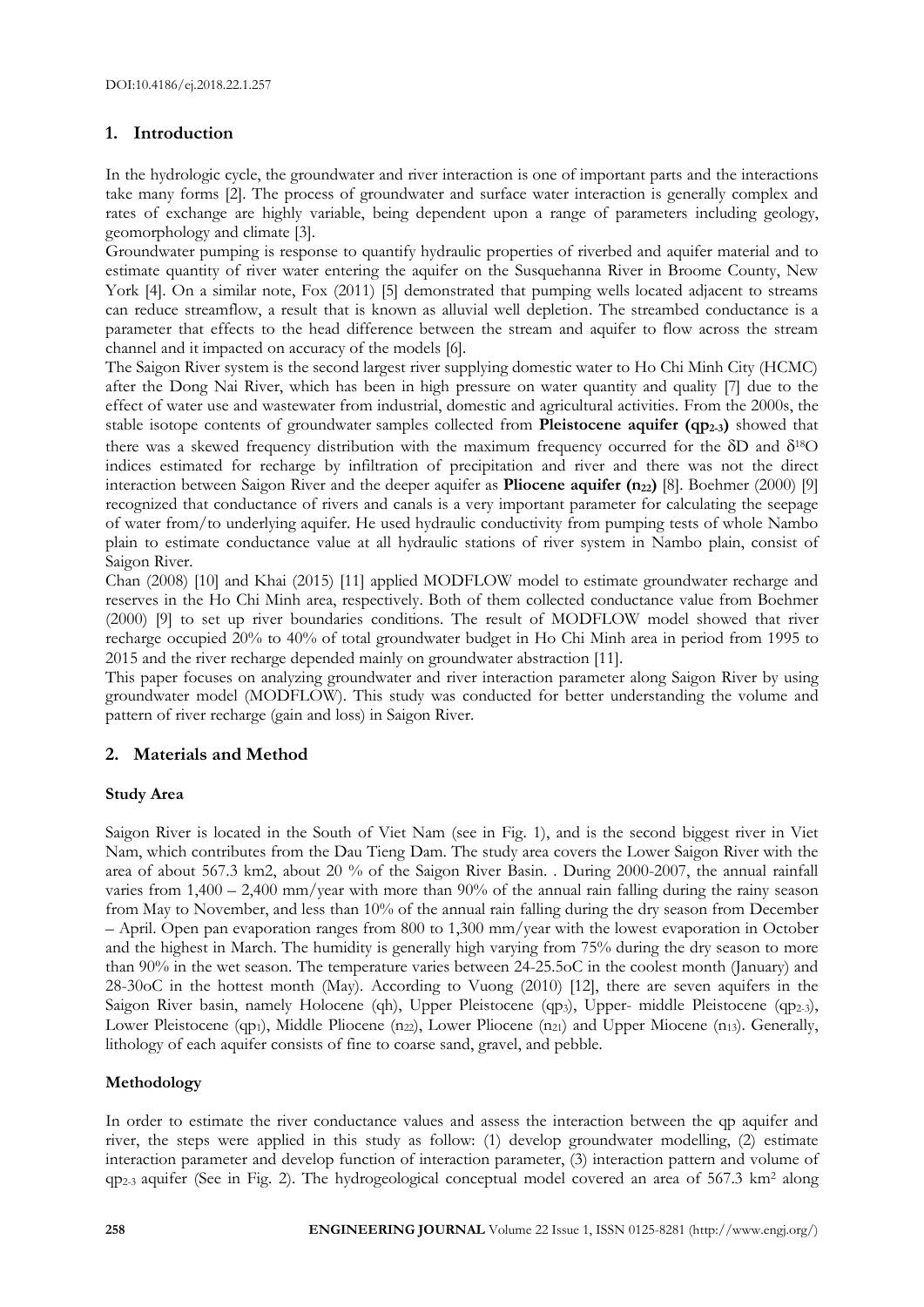Saigon River as consists of four aquifers, namely qh, qp<sub>3</sub>, qp<sub>2-3</sub> and qp<sub>1</sub> separated by four aquitards, namely  $Q_2$ ,  $Q_1^3$ ,  $Q_1^{2-3}$  and  $Q_1^1$  to be used for this study [13].



Fig. 1. Topography of the Saigon River Basin.



Fig. 2. Framework of this study.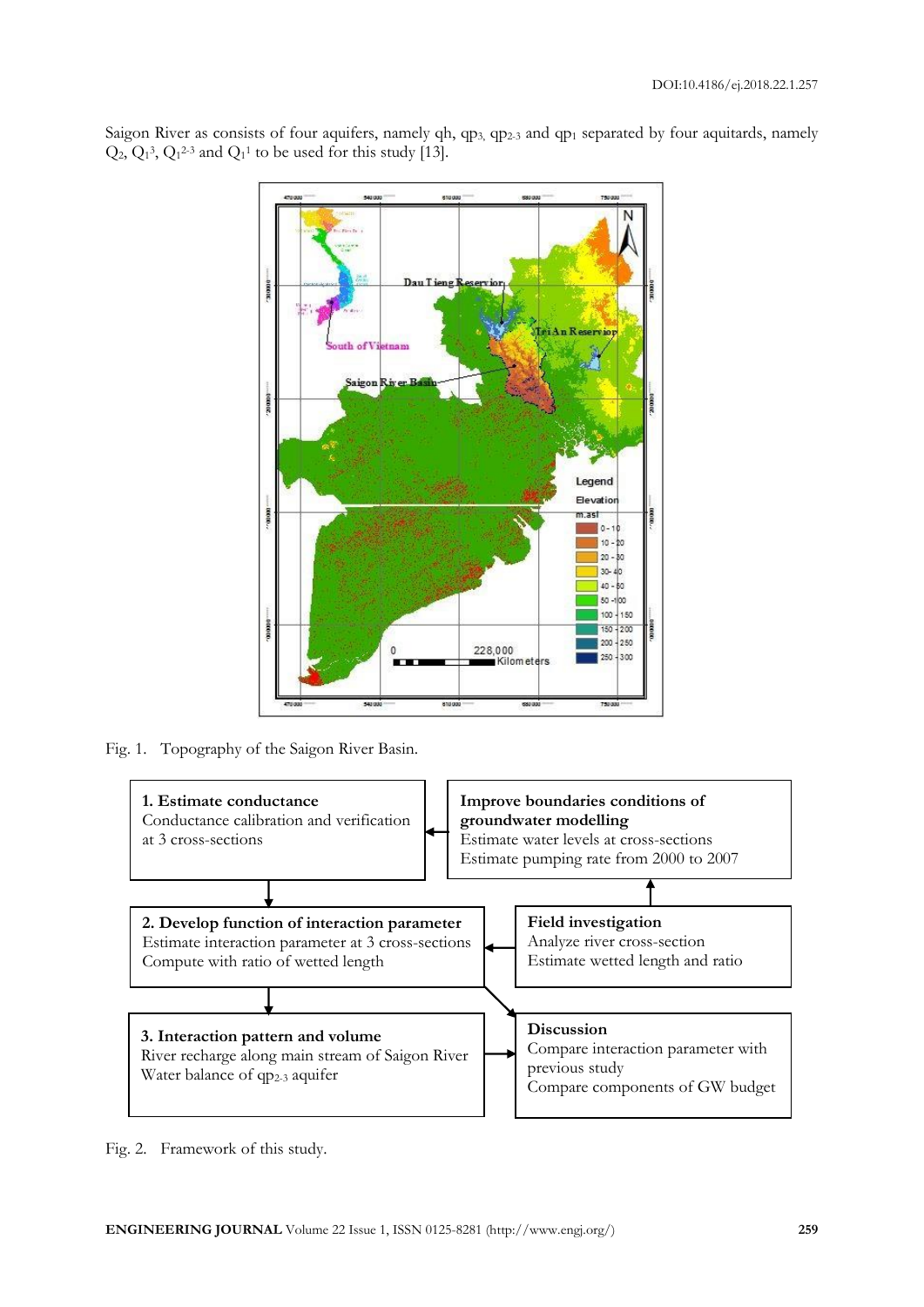### **Improve Groundwater Model Boundary Conditions**

In this study, to improve river boundary, water levels at cross-section along Saigon river as TV1, TV3, TV7 and TV9 cross- sections (shown in Fig. 3) during January 2000 to September 2007 were estimated by using correlation and regression analysis to compute water level measurement by hourly in 2014 with dam release from Dau Tieng Dam or river stages at Thu Dau Mot station and Phu An station. Ratio of population and pumping volume in two years, 2000 and 2007 were used to estimate the pumping rate from 2000 to 2007. Geostatistic tools (GMS) was applied to simulate hydraulic conductivity distribution of 8 layers by using the variogram of Long et al. (2017) [14]. The recharge rate is obtained from effective rainfall as Khai (2015) [11].



Fig. 3. Locations of water level measurement.

#### **Field Investigation**

From investigate results of the project on "Groundwater protection in Ho Chi Minh city" [15], 8 crosssections along Saigon River were built to provide an overview of the spatial distribution of aquifer system and penetration at each cross-section along Saigon River. Through cross-section analysis, wetted length (W) of interaction layer and ratio of wetted length  $(R_w)$  at correlative cross-section was estimated by dividing wetted length under aquifer (W<sub>u</sub>) for total of wetted length (W) as Eq. 3 (See results in Table 2).

#### **Conductance Estimation**

Conductance coefficient was calibrated and verified at 3 points associated with 3 cross-sections TV01, TV06, TV07 by using piezometric of observed wells near the cross-section which penetrate directly to qp<sub>2-3</sub> aquifer are N2, BD11 and Q00202A, respectively.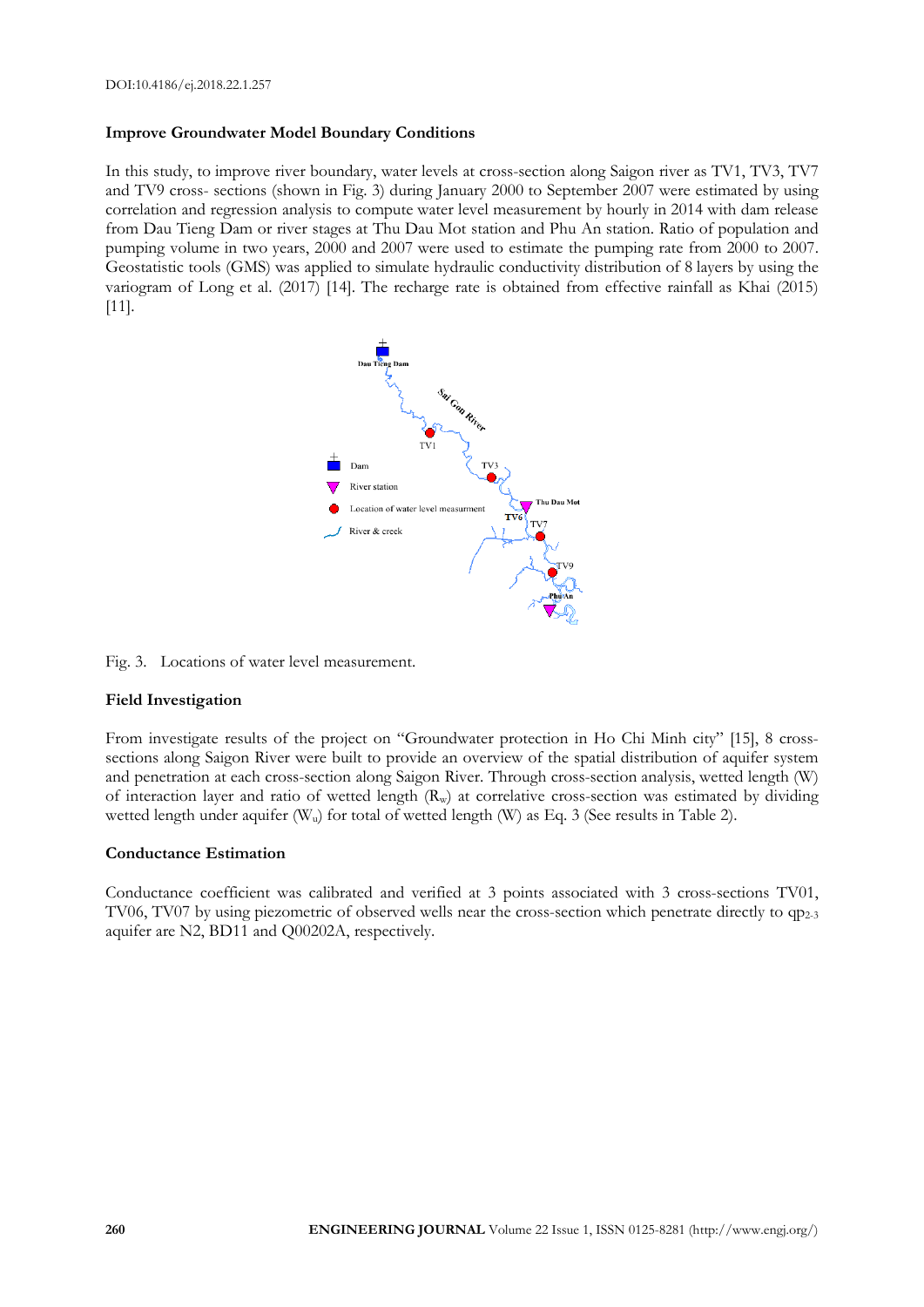

Fig. 4. Location and characteristic of 3 cross-sections in Saigon River.

#### **3. Theories Used**

#### **Conductance Coefficient**

In the case of a river boundary condition, the conductance is defined in MODFLOW as the hydraulic conductivity of riverbed materials divided by the vertical thickness (length of travel based on vertical flow), multiplied by the area (width times the length) of the river in the cell. To obtain river recharge through the interaction layer  $(L<sup>3</sup>/T)$ , the conductance is multiplied with the hydraulic head difference between the water level in the river and the water level in the aquifer.

GMS can automatically calculate the lengths of arcs and areas of polygons. Therefore, when a conductance is entered for an arc, it should be entered in terms of conductance per unit length. Conductance for a given reach typically is conceptualized from interaction parameter value (Eq. (1)) as:

$$
C = K_i M^{-1} \times W \tag{1}
$$

where:

C is conductance per unit of interaction layer  $[L/T]$ ;

KiM-1 is interaction parameter f is separated into 2 parts: upper part is wetted parameter in aquitard (Wa) and lower part is wetted parameter in aquifer (Wu). Interaction parameter (KiM-1 ) is hydraulic conductivity  $(K_i)$  of the interaction layer  $(L/T)$  divided by the interaction layer thickness  $(M)$ .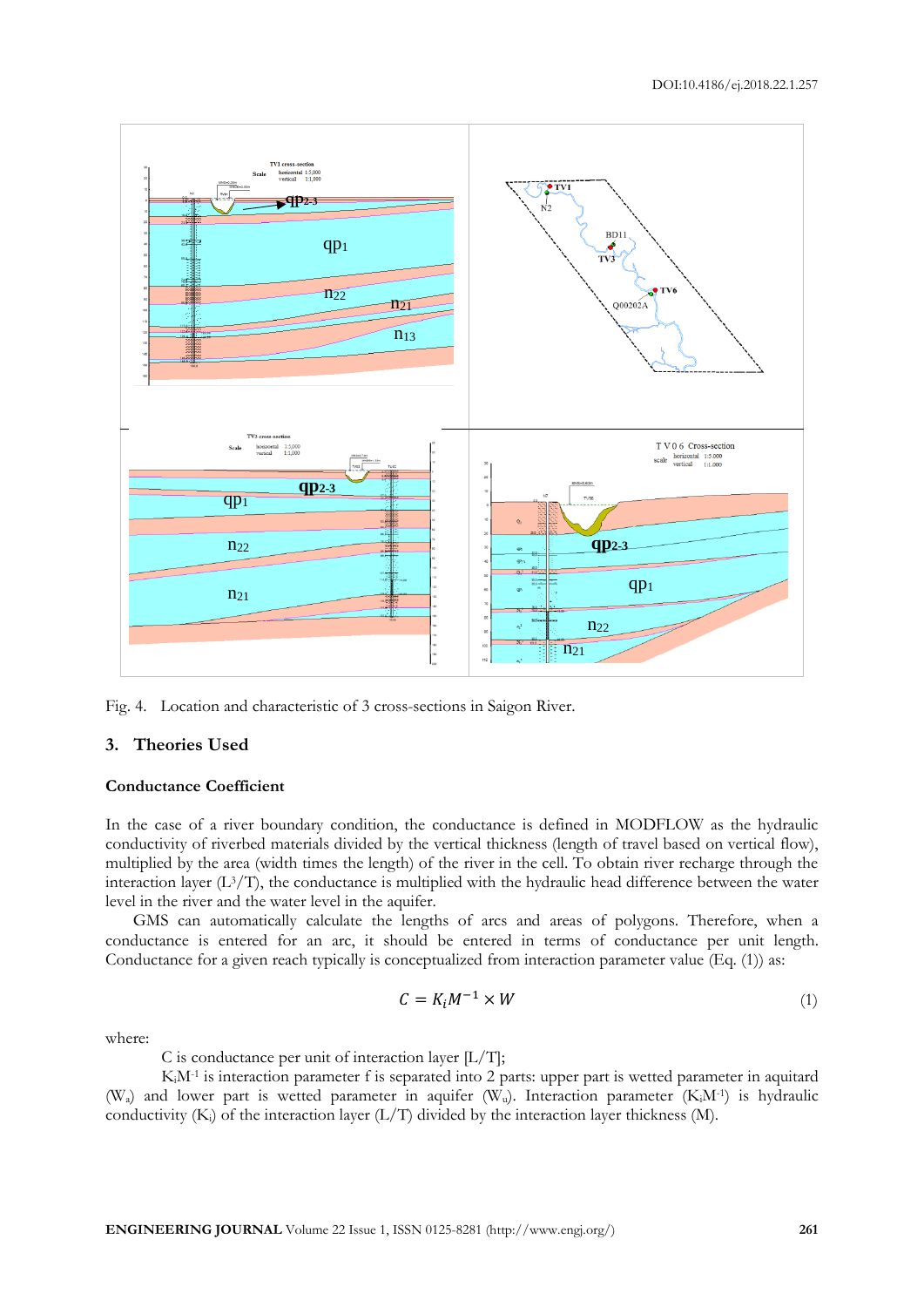

Fig. 5. Groundwater and river interaction layer simulation.

Interaction parameter is assumed as linear function with ratio of the wetted length at correlative crosssection.

$$
K_i M^{-1} = a \times R_w + b \tag{2}
$$

where:

KiM-1 is interaction parameter [T-1 ];

- a, b are coefficients of regression;
- $R_w$  is ratio of wetted length and is calculated by dividing wetted length under aquifer (Wu) for total of wetted length (W):

$$
R_w = W_u/W \tag{3}
$$

#### **4. Analysis Results**

#### **Estimate Interaction Parameter by GW Model**

In model calibration process, root mean square error (RMSE) and coefficient of determination of regression (R<sup>2</sup> ) were estimated by computing the calculated and observed groundwater levels at 3 crosssections was applied to calibrate conductance [16]. The selected value of conductance is the value with minimum RMSE and maximum R<sup>2</sup> (Fig. 6).

The selected conductance value at TV3 and TV6 cross-section were verified by computing calculated and observed groundwater level at observation well BD11 and Q00202A in the period from 3/2003 to  $5/2005$  and  $4/2004$  to  $9/2007$ , respectively (See in Fig. 7). At TV3 cross-section, RMSE and R<sup>2</sup> were 0.34 and 0.66, respectively.



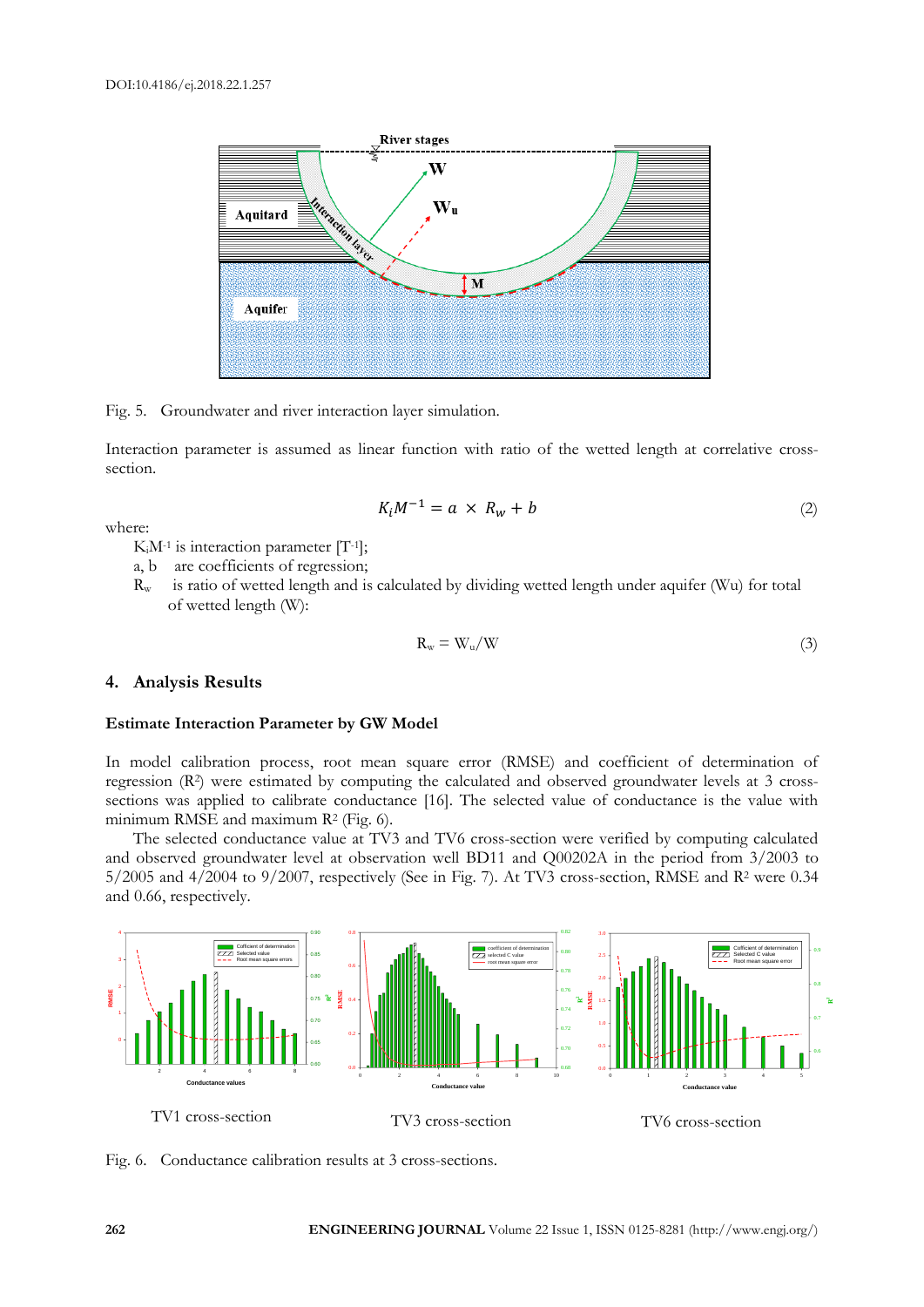

Fig. 7. Conductance verification results at TV3 and TV6 cross-section.

From Eq. (1), interaction parameter values were calculated based on selected conductance values from calibration and verification processes by multiplying with total wetted length of interaction layer at 3 crosssections TV1, TV3 and TV6 (Table 1).

Table 1. Summary calculation of interaction parameter values and ratio of part of wetted length.

| <b>Cross-section</b> | C(m/d) | W(m) | $K_iM^{-1}(d^{-1})$ | $W_{u}$ (m) | $\mathbf{R}_{\mathbf{w}}$ |  |
|----------------------|--------|------|---------------------|-------------|---------------------------|--|
| TV1                  | 4.5    | 194  | 0.023               | 169         | 0.87                      |  |
| TV3                  | 2.8    | 182  | 0.007               | 94          | 0.34                      |  |
| TV6                  | 1.2    | 305  | 0.004               | 50          | $0.08\,$                  |  |

The interaction parameter can be obtained from ratio of wetted length as linear function below:

$$
K_i M^{-1} = 0.0254 \times R_w + 0.0003
$$
\n<sup>(4)</sup>

where:

KiM-1 is interaction parameter value [T-1 ];

R<sup>w</sup> is the ratio of wetted length.



Fig. 8. Correlation of interaction parameter and ratio of wetted length.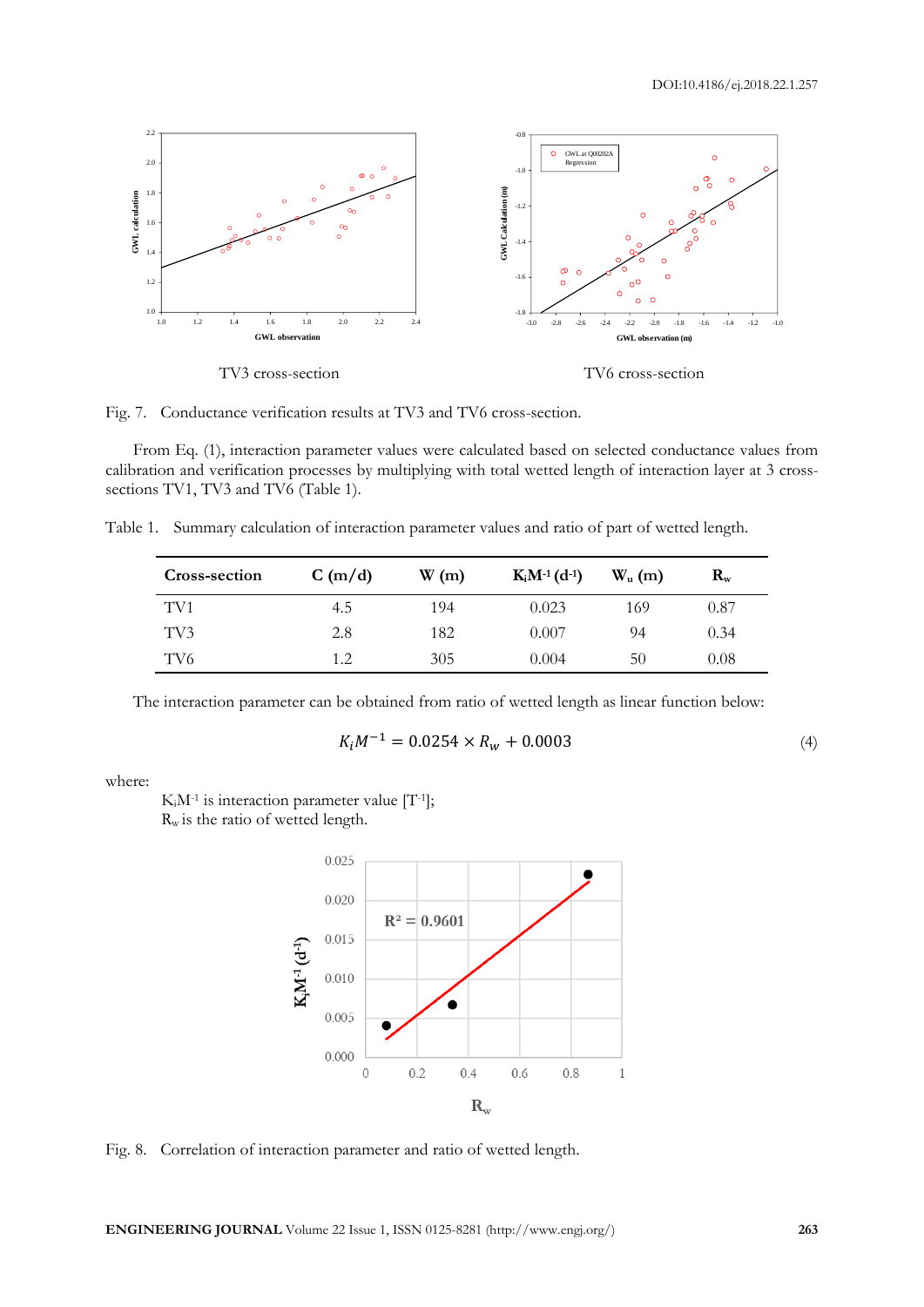Interaction parameter function (Eq. (3)) was applied to estimated interaction parameter value and conductance was calculated based on function (Eq. (1)) at other cross-sections along Sai Gon River. (See details of the result in Table 1).

| Cross-section    | $W_u(m)$ | W(m) | $\mathbf{R}_{\rm w}$ | $K_iM^{-1}$ | C(m/d) |
|------------------|----------|------|----------------------|-------------|--------|
| SSG03            | 192      | 196  | 0.98                 | 0.0252      | 4.94   |
| <b>TV01</b>      | 169      | 194  | 0.87                 | 0.0232      | 4.50   |
| SSG12            | 131      | 225  | 0.58                 | 0.0150      | 3.38   |
| <b>TV03</b>      | 60       | 182  | 0.33                 | 0.0066      | 2.80   |
| SSG15            | 48       | 252  | 0.19                 | 0.0051      | 1.29   |
| <b>TV06</b>      | 18       | 306  | 0.60                 | 0.0039      | 1.20   |
| SSG20            | 74       | 309  | 0.24                 | 0.0064      | 1.98   |
| TV07             | 97       | 323  | 0.30                 | 0.0079      | 2.56   |
| TV <sub>09</sub> | $\theta$ | 285  | 0.00                 | 0.0003      | 0.09   |
| TV <sub>10</sub> | $\theta$ | 372  | 0.00                 | 0.0003      | 0.11   |

Table 2. Calculation results of interaction parameter and conductance.

#### **Discussions**

In the groundwater model, each cell presents for a river section, hence, cell width has effect on river recharge. In this study, cell width is 500 m and calibrated conductance is 1.2 at TV6 cross-section. To assess the cell width effect on river recharge, cell width was changed to 305 m equals to actual river width at TV6 cross-section and the conductance [9] was set to 2.2 as observed. The results showed that the average volume differential was  $4.4 \text{ m}^3/\text{d}$  and average difference percentage was less than 4 percent. So, the difference of observed conductance [9] and calibrated conductance from this study came from the effect of cell width in the groundwater model.

The computed groundwater levels (GWL), when used Cinitial [9] and variable C (from the proposed interaction parameter function as in Table 2), were compared with observed groundwater level (GWL) at the cross-sections. Fluctuations of GWL calculation were much improved and more closed with observed GWL when applied the conductance values of this study.



Fig. 9. Comparison of observed GWL observation with computed GWL at 3 observed wells.

In whole study area, all river recharge out (RRO) showed good correlations with rainfall during 2000 to 2007 (Fig. 10). RRO volume of qp2-3 aquifer in rainy season is always higher than in dry season during the time period from 2000 to 2007 with average RRO volume in dry season and rain season were -20,313 m<sup>3</sup>/d and -22,355 m<sup>3</sup>/d, respectively. In contrast, RRI volume of qp<sub>2-3</sub> aquifer in rainy season is always lower than in dry season in the time period with average RRI volume in dry season and rain season were 32,026 m<sup>3</sup>/d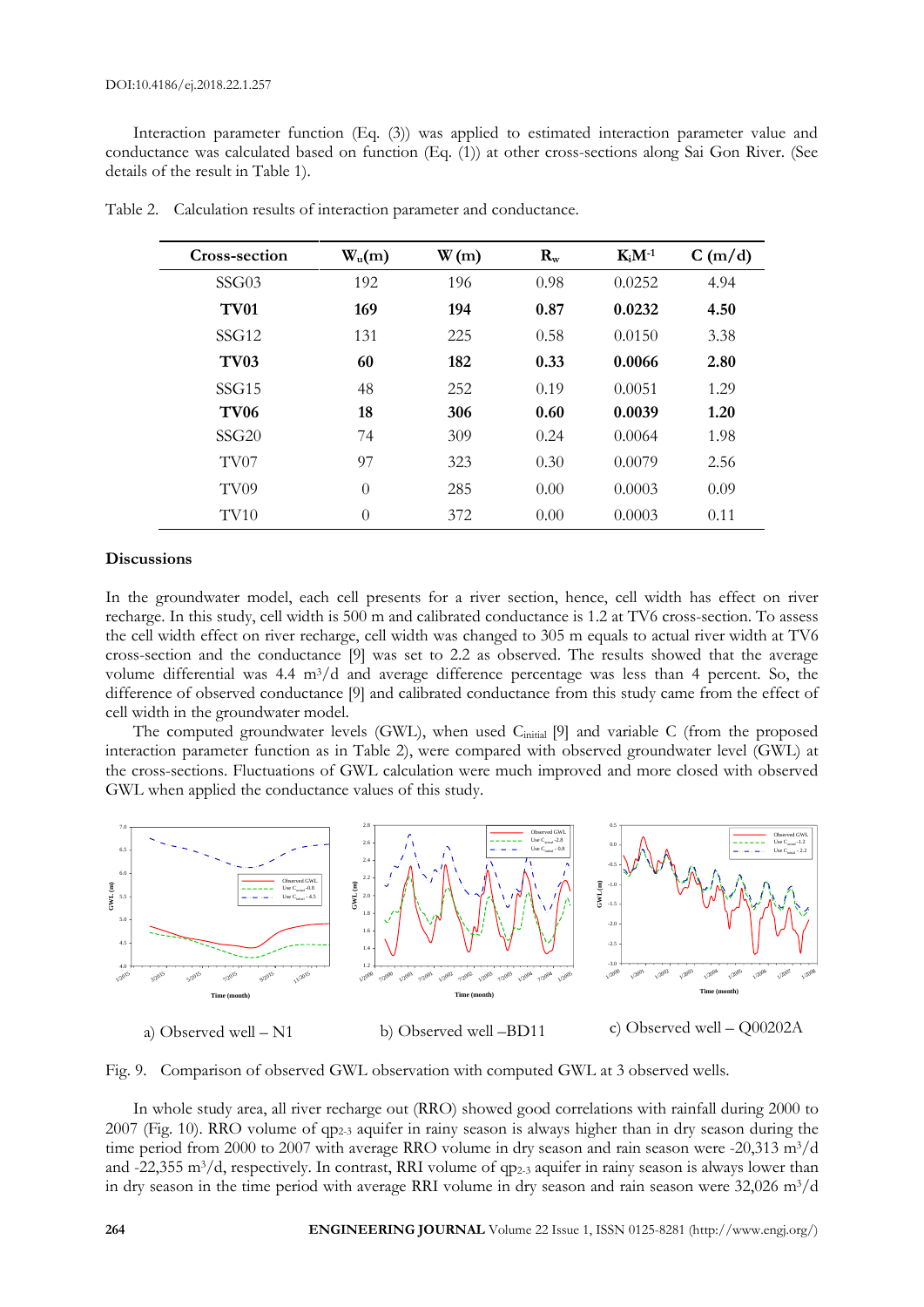and 28,999 m3/d, respectively. While the RRO kept stable during the period from 2000 to 2007 and the volume of river recharge out grew up from around  $20,000$  m<sup>3</sup>/d to over  $40,000$  m<sup>3</sup>/d in 2000 and 2007, respectively (Fig. 11).



Fig. 10. Correlation between river recharge of qp<sub>2-3</sub> aquifer and rainfall.



Fig. 11. Correlation between river recharge of qp<sub>2-3</sub> aquifer and pumping rate.

#### **River recharge Pattern and Volume**

From the groundwater model results, in the upper part of Saigon River, river gained water from qp<sub>2-3</sub> aquifer (RRO) through interaction layer with annual recharge volume at TV1 and TV3 cross-section were - 2,896 m<sup>3</sup>/d and -1,497 m<sup>3</sup>/day respectively (Fig. 12). In contrast, river lost water to qp<sub>2-3</sub> aquifer (RRI) in lower part with annual recharge volume at TV6 and TV7 cross-section were 828 m<sup>3</sup>/d and 925 m<sup>3</sup>/day respectively. River recharge concentrated on qp2-3 aquifer from 2000 to 2007, with RRO and RRI volume were -21,363 and 35,703, respectively. Although aquifer qp<sub>2-3</sub> absorbed until 96 percentages of river recharge and 77 percentages of land recharge in whole study area, however sum of discharge by pumping and filtration to below aquifer (qp<sub>1</sub> aquifer) was around 1.7 times total recharge of qp<sub>2-3</sub> aquifer consist of river recharge and land (Fig. 13). Therefore, pumping rate of both qp2-3 aquifer and qp<sup>1</sup> aquifer need to be reduced and controlled better.



Fig. 12. River recharge pattern and volume. Fig. 13. Flow in and out of all aquifers in the study area.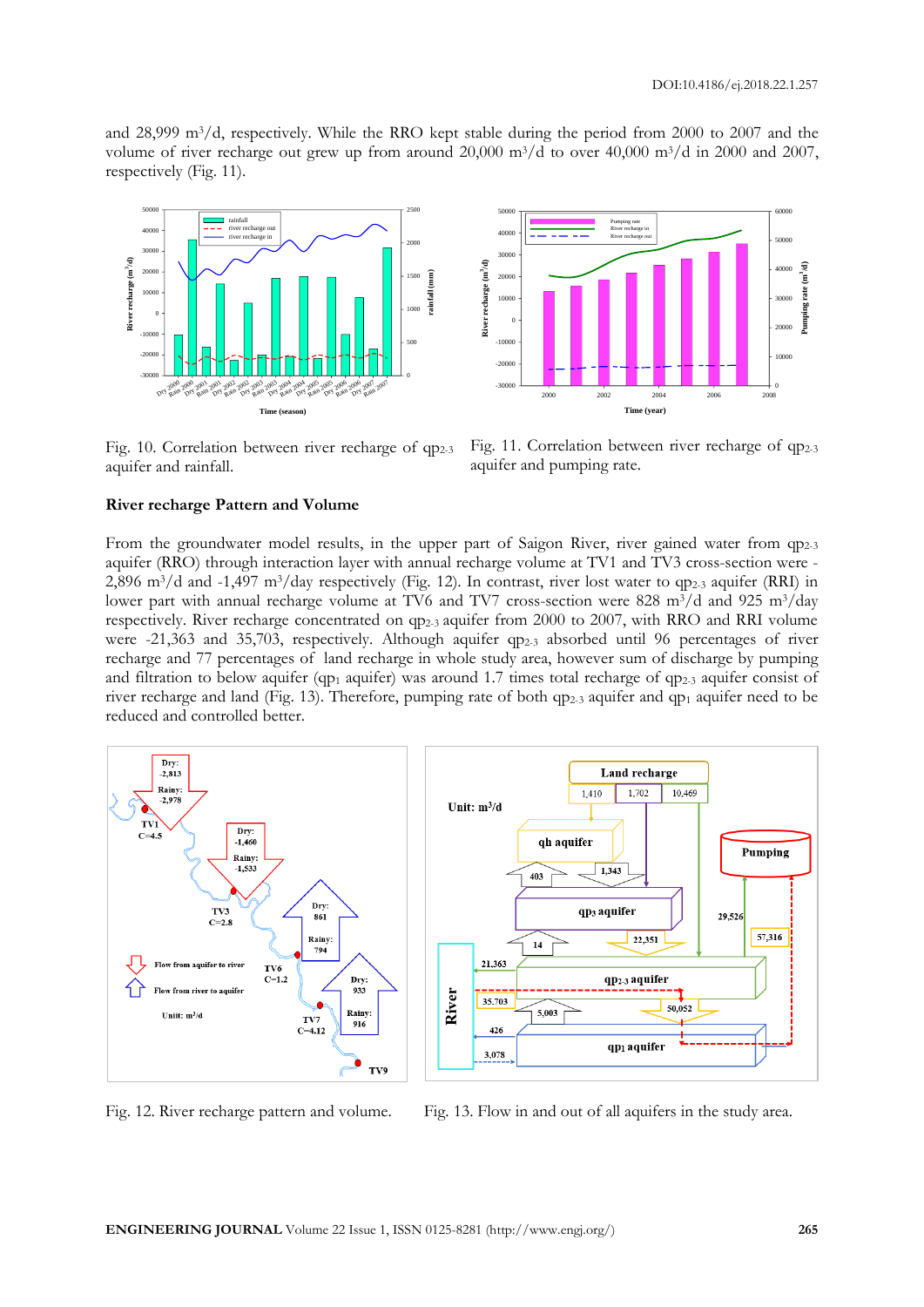#### **5. Conclusions**

The interaction parameter values at TV1, TV3, TV6 cross-section are  $0.023$  d<sup>-1</sup>,  $0.007$  d<sup>-1</sup> and  $0.004$  d<sup>-1</sup>, respectively and can be applied to groundwater and river interaction for future groundwater modeling in Saigon River area. A function of interaction parameter was developed to estimate the interaction parameter at other locations along Saigon River. When river cross-section has no penetration with aquifer, the materials of interaction layer consists of materials of riverbed and aquitard with the value of interaction parameter equals to 0.0003 d<sup>-1</sup>. In the other hand, the value will reach to 0.033 d<sup>-1</sup> when river cross-section has fully penetration into aquifer.

In upper part of Saigon River, river gained water from inflow of groundwater through riverbed in the period from 2000 to 2007. Rate of RRO showed a closed relationship with rainfall and the volume in rainy season. The average RRO volume at TV1 cross-section and TV6 cross-section were -2,899 m<sup>3</sup>/d and -1,496m3/d respectively. In lower part, river lost water to groundwater by out flow through the riverbed (river recharge in). By major impact of pumping of both aquifer  $qp_{2,3}$  and  $qp_1$ , groundwater level in aquifer  $(qp<sub>2-3</sub>)$  had been decreasing significantly although the aquifer was always absorbed most of river recharge and land recharge in this study area. This requires a better controlling of pumping distribution and rate. Under effect of increasing pumping rate, the volume of river recharge in grew up approximately 56% during 2000 to 2007 at TV6 cross-section and about 50 % at TV7 cross-section.

#### **Acknowledgement**

The authors would like to acknowledge the support from the Department of Water Resources Engineering, Chulalongkorn University. This paper is developed under a part of master scholarship funded by 72nd King's Birthday Scholarship of Chulalongkorn University. This research cannot be concluded without data from the Division for Water Resources Planning and Investigation for the South of Vietnam (DWRPIS) and therefore we would like to extend appreciation to DWRPIS for the support.

#### **References**

- [1] N. D. Chan, "Water Resources Planning in Binh Duong Province," Division for Water Resources Planning and Investigation for the South of Viet Nam, Report, 2015.
- [2] T. C. Winter, *Ground Water and Surface Water: A Single Resource*. DIANE Publishing Inc, 1998.
- [3] M. Sophocleous, "Interactions between groundwater and surface water: the state of the science," *Hydrogeology Journal*, vol. 10, no. 1, pp. 52-67, 2002.
- [4] R. M. Yager, "Estimation of hydraulic conductivity of a riverbed and aquifer system on the Susquehanna River in Broome County, New York," US Geological Survey, Book and Open-File Report Sales [distributor], USGPO, No. 2387, 1993.
- [5] G. A. Fox, D. M. Heeren, and M. A. Kizer, "Evaluation of a stream-aquifer analysis test for deriving reach-scale streambed conductance," *Transactions of the ASABE,* vol. 54, no. 2, pp. 473-479, 2011.
- [6] G. Lackey, R. M. Neupauer, and J. Pitlick, "Effects of streambed conductance on stream depletion," *Water*, vol. 7, no. 1, pp. 271-287, 2015.
- [7] B. T. Vuong, "Risk assessment of Sai Gon River water quality for safety water supply to Ho Chi Minh City", Division of Water Resources Planning and Investigation for the South of Vietnam, Report, 2013.
- [8] N. K. Chinh, "Research on the origin and dynamics between surface water and main exploited aquifers in Binh Duong province using isotopic technique," Department of Isotope Hydrology, Center for Nuclear Techniques in Ho Chi Minh City, Report, 2000.
- [9] W. Boehmer, "Surface water data and processing for the hydrogeological model of the Mekong delta," Haskoning B. V. Consulting Engineers and Architects in association with Division for Water Resources Planning and Investigation for the South of Viet Nam, 2000.
- [10] N. D. Chan, "Applied groundwater modelling method to estimate groundwater reserves on Ho Chi Minh City and Neighbourhoods area," 6949/KQ-TTKHCN. V. N. Division of Water Resources Planning and Investigation for the South of Vietnam. Ministry of Natural Resources and Environmental, Report, 2008.